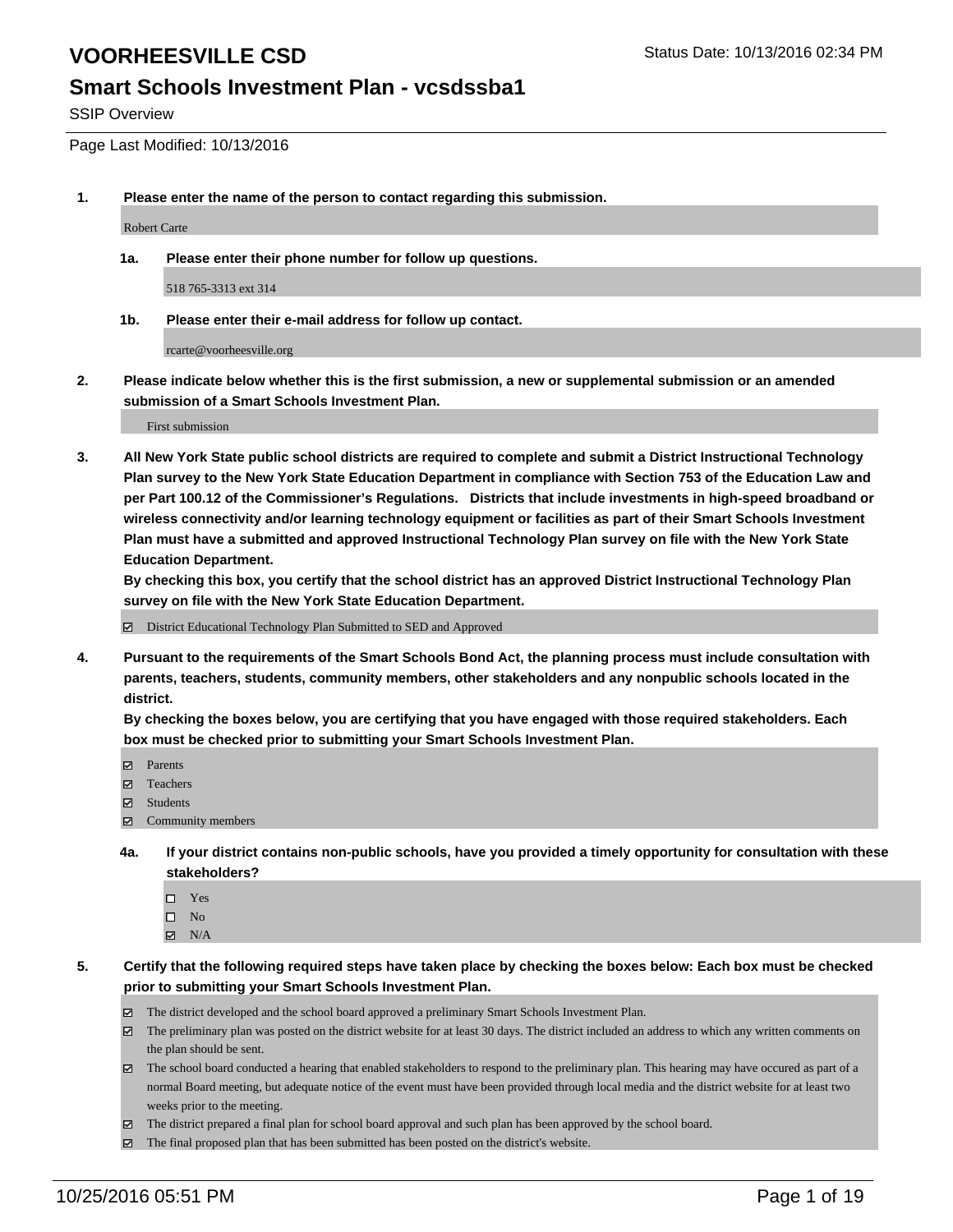### **Smart Schools Investment Plan - vcsdssba1**

SSIP Overview

Page Last Modified: 10/13/2016

**5a. Please upload the proposed Smart Schools Investment Plan (SSIP) that was posted on the district's website, along with any supporting materials. Note that this should be different than your recently submitted Educational Technology Survey. The Final SSIP, as approved by the School Board, should also be posted on the website and remain there during the course of the projects contained therein.**

VCSD Final Smart Schools Investment Plan.pdf VCSD Preliminary Smart Schools Investment Plan.pdf

**6. Please enter an estimate of the total number of students and staff that will benefit from this Smart Schools Investment Plan based on the cumulative projects submitted to date.**

1,187

**7. An LEA/School District may partner with one or more other LEA/School Districts to form a consortium to pool Smart Schools Bond Act funds for a project that meets all other Smart School Bond Act requirements. Each school district participating in the consortium will need to file an approved Smart Schools Investment Plan for the project and submit a signed Memorandum of Understanding that sets forth the details of the consortium including the roles of each respective district.**

 $\Box$  The district plans to participate in a consortium to partner with other school district(s) to implement a Smart Schools project.

**8. Please enter the name and 6-digit SED Code for each LEA/School District participating in the Consortium.**

| <b>Partner LEA/District</b> | <b>ISED BEDS Code</b> |
|-----------------------------|-----------------------|
| (No Response)               | (No Response)         |

**9. Please upload a signed Memorandum of Understanding with all of the participating Consortium partners.**

(No Response)

**10. Your district's Smart Schools Bond Act Allocation is:**

\$483,870

**11. Enter the budget sub-allocations by category that you are submitting for approval at this time. If you are not budgeting SSBA funds for a category, please enter 0 (zero.) If the value entered is \$0, you will not be required to complete that survey question.**

|                                       | Sub-<br>Allocations |
|---------------------------------------|---------------------|
| School Connectivity                   | 22,240              |
| Connectivity Projects for Communities | $\Omega$            |
| Classroom Technology                  | 280,761             |
| Pre-Kindergarten Classrooms           | 0                   |
| Replace Transportable Classrooms      |                     |
| High-Tech Security Features           | 44,271              |
| Totals:                               | 347,272             |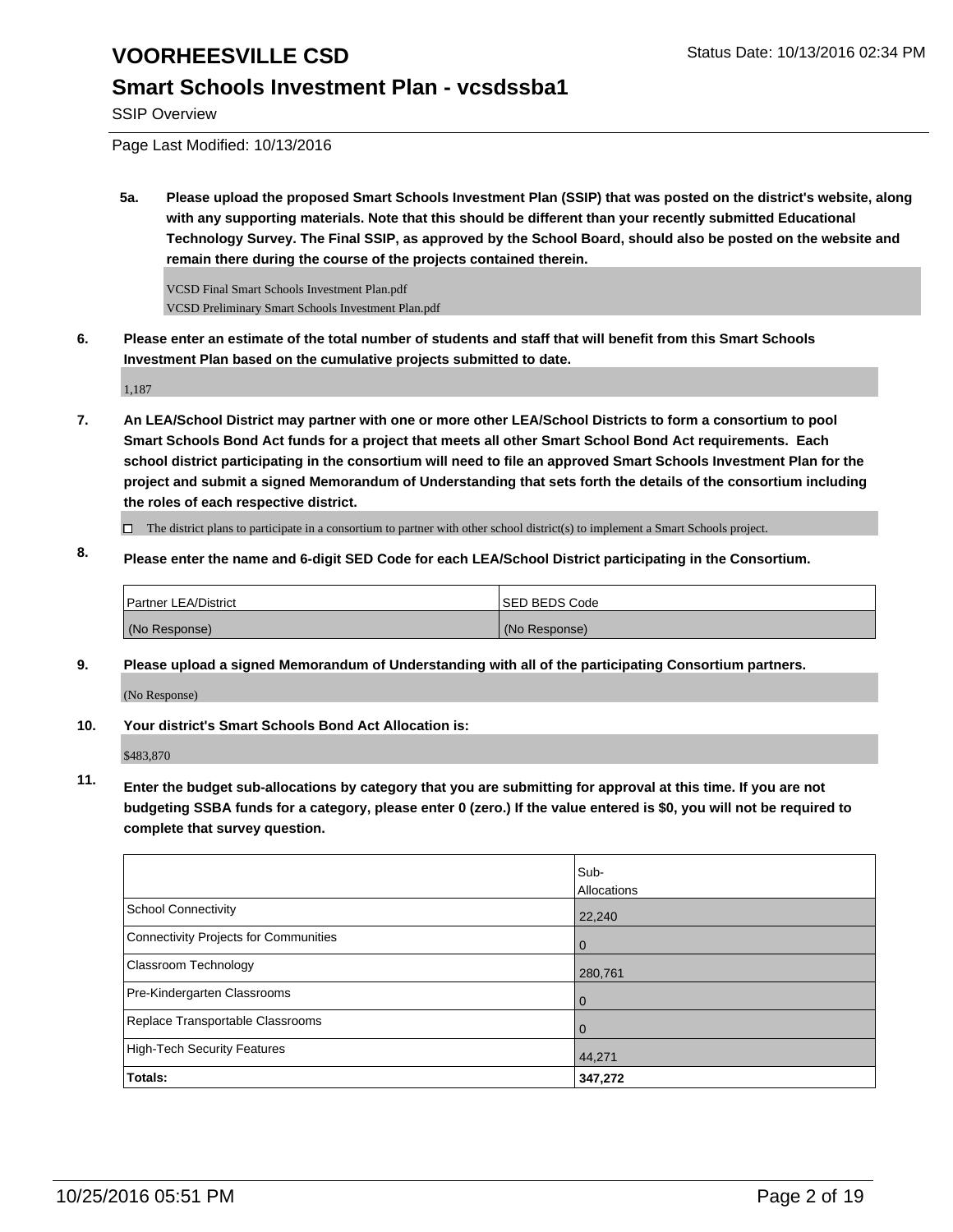#### **Smart Schools Investment Plan - vcsdssba1**

School Connectivity

Page Last Modified: 10/13/2016

- **1. In order for students and faculty to receive the maximum benefit from the technology made available under the Smart Schools Bond Act, their school buildings must possess sufficient connectivity infrastructure to ensure that devices can be used during the school day. Smart Schools Investment Plans must demonstrate that:**
	- **sufficient infrastructure that meets the Federal Communications Commission's 100 Mbps per 1,000 students standard currently exists in the buildings where new devices will be deployed, or**
	- **is a planned use of a portion of Smart Schools Bond Act funds, or**
	- **is under development through another funding source.**

**Smart Schools Bond Act funds used for technology infrastructure or classroom technology investments must increase the number of school buildings that meet or exceed the minimum speed standard of 100 Mbps per 1,000 students and staff within 12 months. This standard may be met on either a contracted 24/7 firm service or a "burstable" capability. If the standard is met under the burstable criteria, it must be:**

**1. Specifically codified in a service contract with a provider, and**

**2. Guaranteed to be available to all students and devices as needed, particularly during periods of high demand, such as computer-based testing (CBT) periods.**

**Please describe how your district already meets or is planning to meet this standard within 12 months of plan submission.**

Voorheesville Central School District has raised the speed of its Internet Connection from 100Mbs to 150Mbs for the 2016-17 school year.

- **1a. If a district believes that it will be impossible to meet this standard within 12 months, it may apply for a waiver of this requirement, as described on the Smart Schools website. The waiver must be filed and approved by SED prior to submitting this survey.**
	- $\Box$  By checking this box, you are certifying that the school district has an approved waiver of this requirement on file with the New York State Education Department.
- **2. Connectivity Speed Calculator (Required)**

|                         | Number of<br>Students | Multiply by<br>100 Kbps | Divide by 1000 Current Speed<br>to Convert to<br>Required<br>Speed in Mb | lin Mb | <b>Expected</b><br>Speed to be<br>Attained Within   Required<br>12 Months | Expected Date<br><b>When</b><br>Speed Will be<br>l Met |
|-------------------------|-----------------------|-------------------------|--------------------------------------------------------------------------|--------|---------------------------------------------------------------------------|--------------------------------------------------------|
| <b>Calculated Speed</b> | 1.187                 | 118,700                 | 118.7                                                                    | 150Mbs | 150Mbs                                                                    | <b>Currently Met</b>                                   |

#### **3. Describe how you intend to use Smart Schools Bond Act funds for high-speed broadband and/or wireless connectivity projects in school buildings.**

In January of 2015 the Voorheesville Central School District completed a building project that upgraded all network switches and wired all elementary classrooms with drops for future wireless expansion. We hope to use Smart Schools Bond Act funds to add and replace wireless access points throughout the district to support the new 802.AC wireless standard.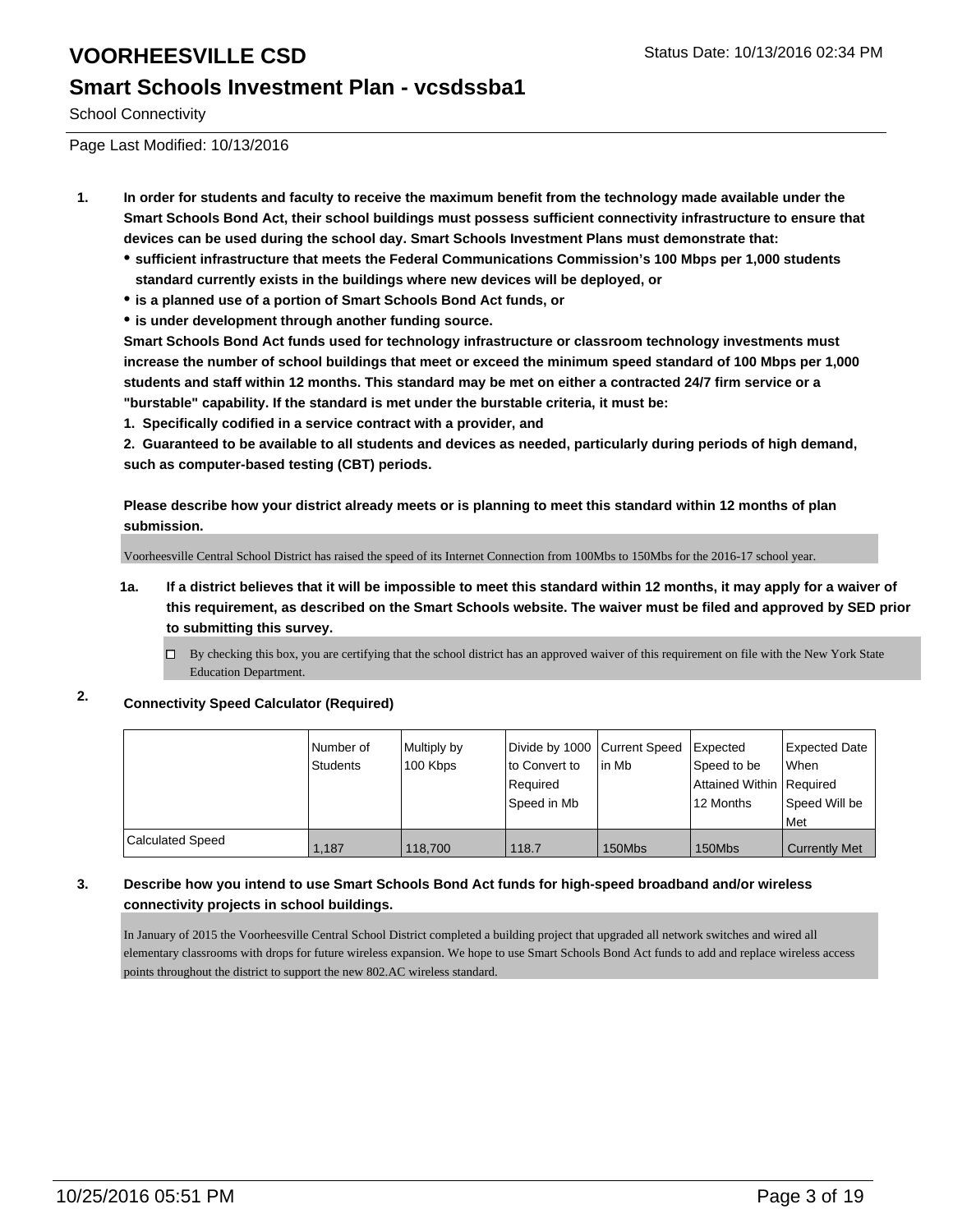#### **Smart Schools Investment Plan - vcsdssba1**

School Connectivity

Page Last Modified: 10/13/2016

**4. Describe the linkage between the district's District Instructional Technology Plan and the proposed projects. (There should be a link between your response to this question and your response to Question 1 in Part E. Curriculum and Instruction "What are the district's plans to use digital connectivity and technology to improve teaching and learning?)**

The Voorheesville Central School District has several technology initiatives in place. The district will be formalizing our BYOD (Bring Your Own Device) program in our middle school and high school. Teachers are encouraged to use digital tools such as tablets and laptops to facilitate student collaboration, communication and creativity. Providing all students with access to the Google Apps for Education platform supports these objectives. No matter what the device the student uses, Google Apps and Google Classroom become the linchpin for all collaborative and digital learning in the district. It is our hope that the wireless connectivity upgrades proposed in this application will double our current capacity and allow for online testing in the future.

**5. If the district wishes to have students and staff access the Internet from wireless devices within the school building, or in close proximity to it, it must first ensure that it has a robust Wi-Fi network in place that has sufficient bandwidth to meet user demand.**

#### **Please describe how you have quantified this demand and how you plan to meet this demand.**

In addition to increasing our Internet bandwidth, we will replace all outdated access points to the newest 802.11ac wireless standard. This will allow for better connectivity for all students and faculty. Each room in the district will be able to handle 100 concurrent connections in a meshed wireless environment. We will also expand connectivity in our larger common spaces allowing for more than 400 concurrent users. We currently have over 700 student devices working on a daily basis on our wireless network. The new wireless access points will allow us to better shape the type of traffic that is allowed to the student devices. For instance, we will be able to block streaming music, but still allow it on access points serving the music department.

We currently have to throttle bandwidth to our student portion of the wireless network. With the expansion of our Internet connection to 150Mbs and upgrades to our wireless network we will improve the wireless experience for students in the district.

**6. As indicated on Page 5 of the guidance, the Office of Facilities Planning will have to conduct a preliminary review of all capital projects, including connectivity projects.**

**Please indicate on a separate row each project number given to you by the Office of Facilities Planning.**

| Project Number        |  |
|-----------------------|--|
| 01-10-03-06-7-999-BA1 |  |

**7. Certain high-tech security and connectivity infrastructure projects may be eligible for an expedited review process as determined by the Office of Facilities Planning.**

#### **Was your project deemed eligible for streamlined review?**

Yes

**7a. Districts that choose the Streamlined Review Process will be required to certify that they have reviewed all installations with their licensed architect or engineer of record and provide that person's name and license number. The licensed professional must review the products and proposed method of installation prior to implementation and review the work during and after completion in order to affirm that the work was codecompliant, if requested.**

 $\boxtimes$  I certify that I have reviewed all installations with a licensed architect or engineer of record.

**8. Include the name and license number of the architect or engineer of record.**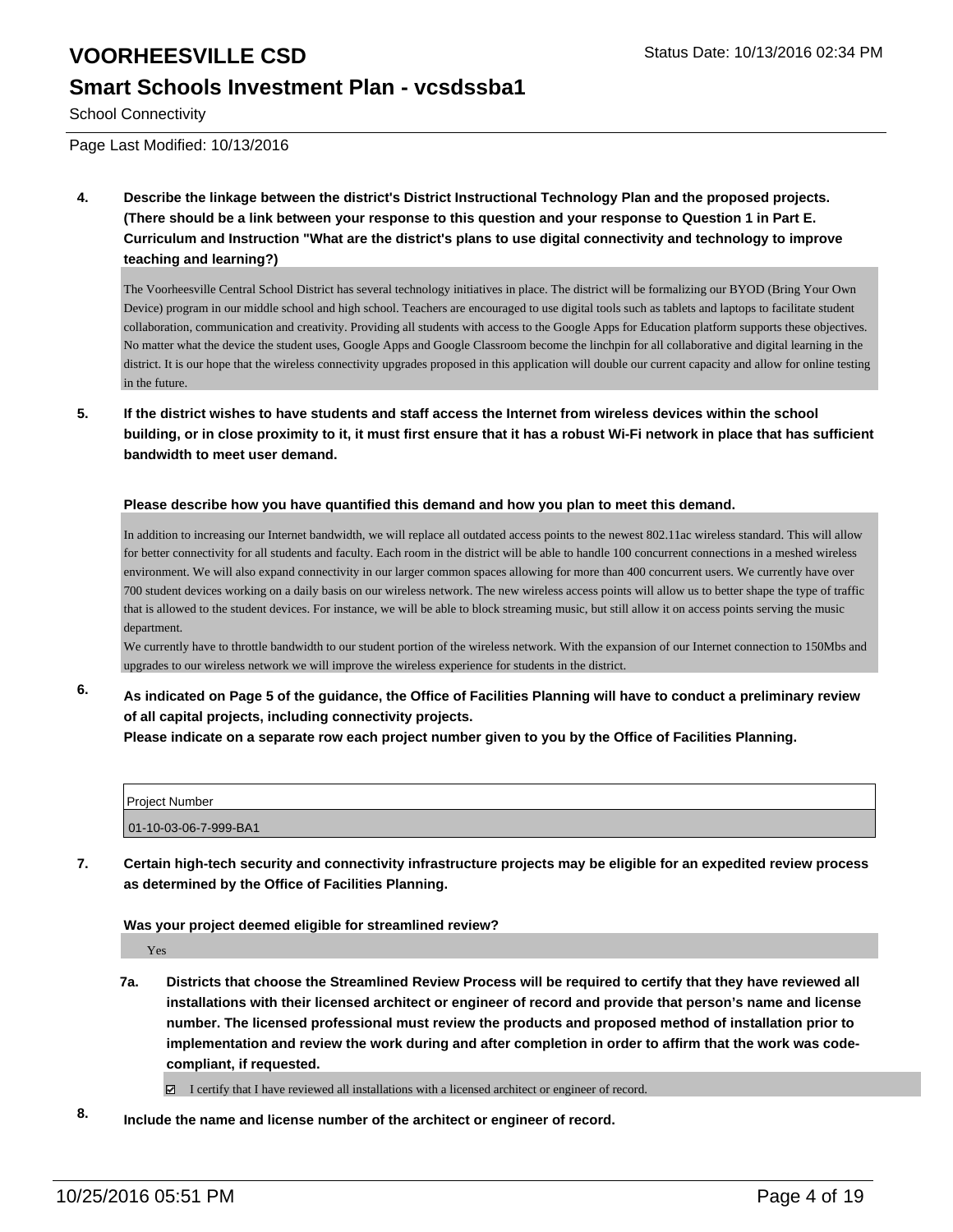#### **Smart Schools Investment Plan - vcsdssba1**

School Connectivity

Page Last Modified: 10/13/2016

| Name            | License Number |
|-----------------|----------------|
| Michael Fanning | 18194          |

#### **9. If you are submitting an allocation for School Connectivity complete this table. Note that the calculated Total at the bottom of the table must equal the Total allocation for this category that you entered in the SSIP Overview overall budget.**

|                                            | Sub-<br>Allocation |
|--------------------------------------------|--------------------|
| Network/Access Costs                       | 19,970             |
| <b>Outside Plant Costs</b>                 | 794                |
| School Internal Connections and Components | 1,476              |
| Professional Services                      | $\mathbf 0$        |
| Testing                                    | 0                  |
| Other Upfront Costs                        | 0                  |
| <b>Other Costs</b>                         | (No Response)      |
| Totals:                                    | 22,240             |

**10. Please detail the type, quantity, per unit cost and total cost of the eligible items under each sub-category. This is especially important for any expenditures listed under the "Other" category. All expenditures must be eligible for tax-exempt financing to be reimbursed through the SSBA. Sufficient detail must be provided so that we can verify this is the case. If you have any questions, please contact us directly through smartschools@nysed.gov. NOTE: Wireless Access Points should be included in this category, not under Classroom Educational Technology, except those that will be loaned/purchased for nonpublic schools.**

| Select the allowable expenditure<br>type.<br>Repeat to add another item under | Item to be purchased                  | Quantity | Cost per Item | <b>Total Cost</b> |
|-------------------------------------------------------------------------------|---------------------------------------|----------|---------------|-------------------|
| each type.                                                                    |                                       |          |               |                   |
|                                                                               |                                       |          |               |                   |
| <b>Connections/Components</b>                                                 | Ubiquiti 24 Port Gigabit POE Switch   | 3        | 492           | 1,476             |
| Network/Access Costs                                                          | Ubiquiti AC Pro Access Points (5pack) | 12       | 620           | 7,440             |
| <b>Outside Plant Costs</b>                                                    | Ubiquiti AC Outside Access Points     | 2        | 397           | 794               |
| Network/Access Costs                                                          | l Meraki MR 42 Access Points          | 15       | 708           | 10.620            |
| Network/Access Costs                                                          | l Meraki MR 72 Access Points          |          | 955           | 1,910             |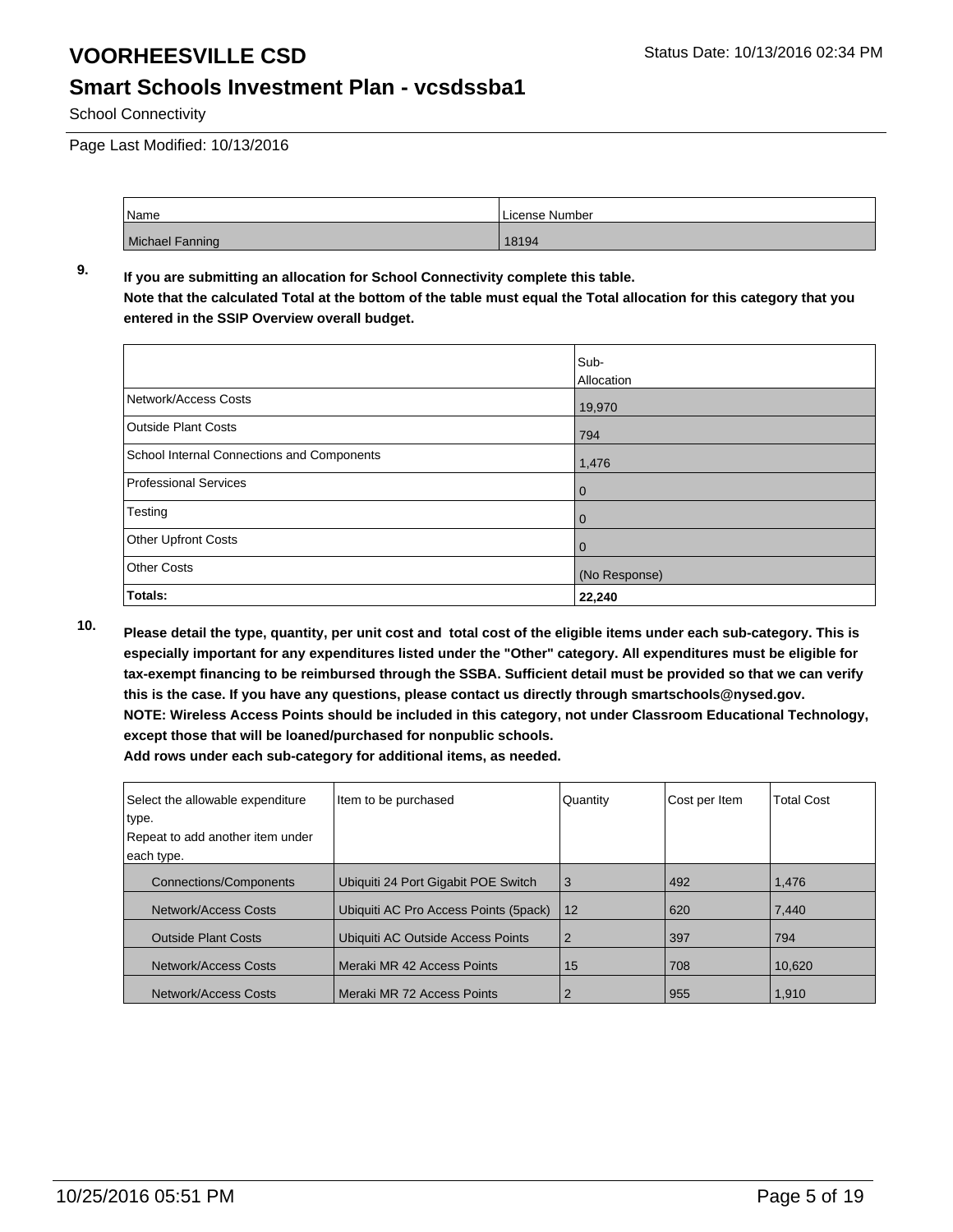#### **Smart Schools Investment Plan - vcsdssba1**

Community Connectivity (Broadband and Wireless)

Page Last Modified: 10/03/2016

**1. Describe how you intend to use Smart Schools Bond Act funds for high-speed broadband and/or wireless connectivity projects in the community.**

(No Response)

**2. Please describe how the proposed project(s) will promote student achievement and increase student and/or staff access to the Internet in a manner that enhances student learning and/or instruction outside of the school day and/or school building.**

(No Response)

**3. Community connectivity projects must comply with all the necessary local building codes and regulations (building and related permits are not required prior to plan submission).**

 $\Box$  I certify that we will comply with all the necessary local building codes and regulations.

**4. Please describe the physical location of the proposed investment.**

(No Response)

**5. Please provide the initial list of partners participating in the Community Connectivity Broadband Project, along with their Federal Tax Identification (Employer Identification) number.**

| <b>Project Partners</b> | Federal ID#   |
|-------------------------|---------------|
| (No Response)           | (No Response) |

**6. If you are submitting an allocation for Community Connectivity, complete this table. Note that the calculated Total at the bottom of the table must equal the Total allocation for this category that you entered in the SSIP Overview overall budget.**

|                                    | Sub-Allocation |
|------------------------------------|----------------|
| Network/Access Costs               | (No Response)  |
| <b>Outside Plant Costs</b>         | (No Response)  |
| Tower Costs                        | (No Response)  |
| <b>Customer Premises Equipment</b> | (No Response)  |
| <b>Professional Services</b>       | (No Response)  |
| Testing                            | (No Response)  |
| <b>Other Upfront Costs</b>         | (No Response)  |
| <b>Other Costs</b>                 | (No Response)  |
| Totals:                            | 0              |

**7. Please detail the type, quantity, per unit cost and total cost of the eligible items under each sub-category. This is especially important for any expenditures listed under the "Other" category. All expenditures must be capital-bond eligible to be reimbursed through the SSBA. If you have any questions, please contact us directly through smartschools@nysed.gov.**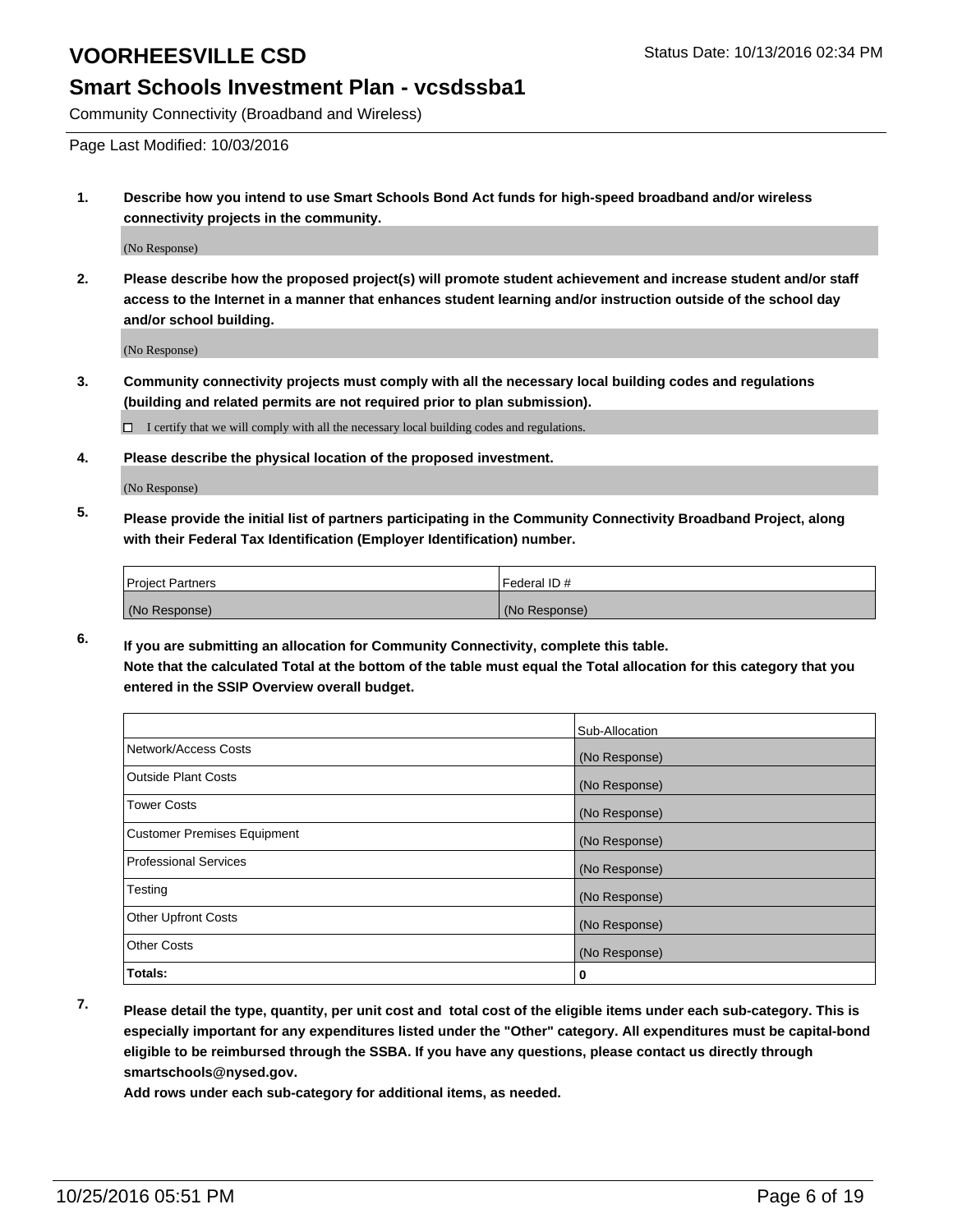## **Smart Schools Investment Plan - vcsdssba1**

Community Connectivity (Broadband and Wireless)

Page Last Modified: 10/03/2016

| Select the allowable expenditure | Item to be purchased | Quantity      | Cost per Item | <b>Total Cost</b> |
|----------------------------------|----------------------|---------------|---------------|-------------------|
| type.                            |                      |               |               |                   |
| Repeat to add another item under |                      |               |               |                   |
| each type.                       |                      |               |               |                   |
| (No Response)                    | (No Response)        | (No Response) | (No Response) | (No Response)     |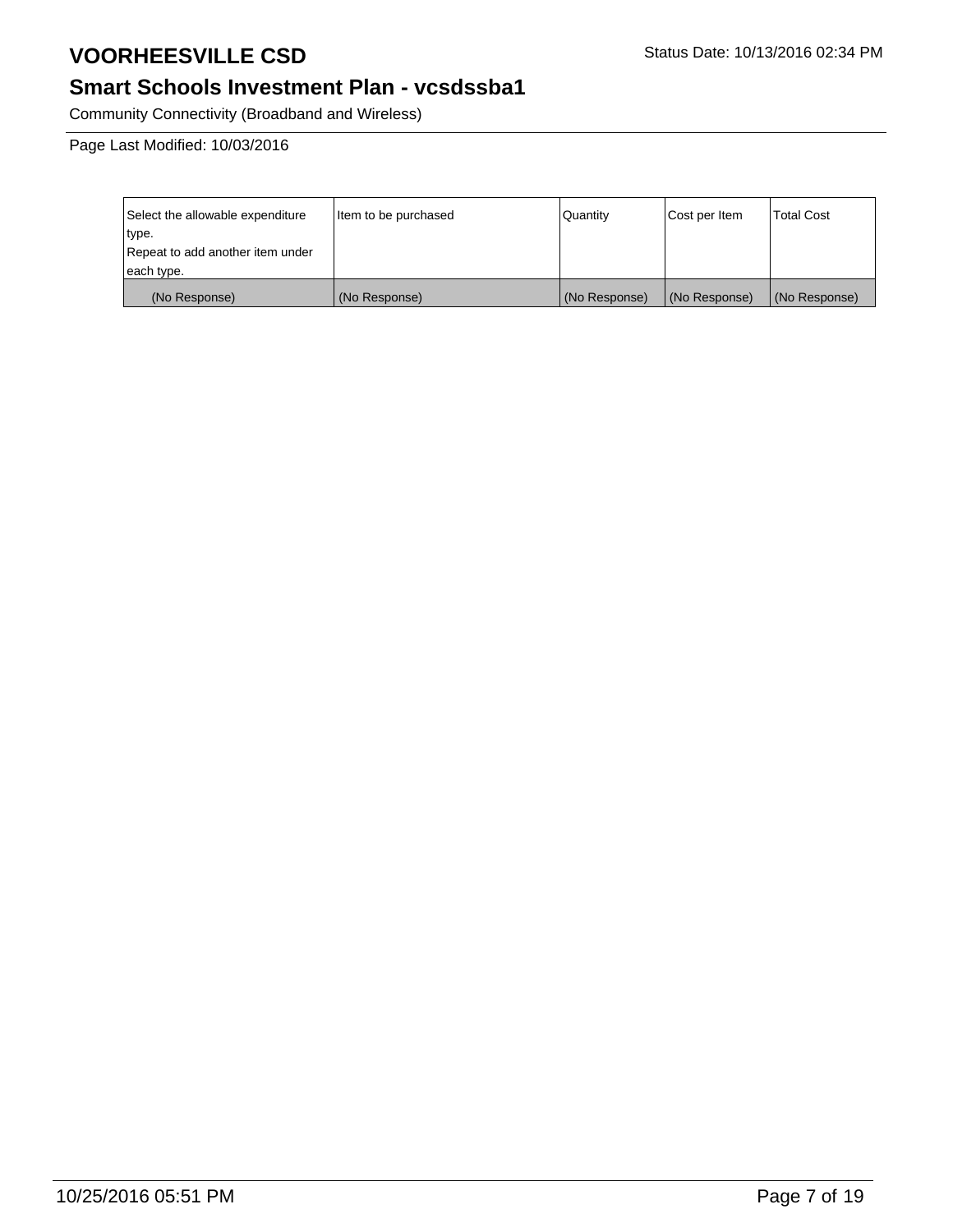### **Smart Schools Investment Plan - vcsdssba1**

Classroom Learning Technology

Page Last Modified: 10/13/2016

**1. In order for students and faculty to receive the maximum benefit from the technology made available under the Smart Schools Bond Act, their school buildings must possess sufficient connectivity infrastructure to ensure that devices can be used during the school day. Smart Schools Investment Plans must demonstrate that sufficient infrastructure that meets the Federal Communications Commission's 100 Mbps per 1,000 students standard currently exists in the buildings where new devices will be deployed, or is a planned use of a portion of Smart Schools Bond Act funds, or is under development through another funding source.**

**Smart Schools Bond Act funds used for technology infrastructure or classroom technology investments must increase the number of school buildings that meet or exceed the minimum speed standard of 100 Mbps per 1,000 students and staff within 12 months. This standard may be met on either a contracted 24/7 firm service or a "burstable" capability. If the standard is met under the burstable criteria, it must be:**

**1. Specifically codified in a service contract with a provider, and**

**2. Guaranteed to be available to all students and devices as needed, particularly during periods of high demand, such as computer-based testing (CBT) periods.**

**Please describe how your district already meets or is planning to meet this standard within 12 months of plan submission.**

1. Voorheesville Central School District has raised the speed of its Internet Connection from 100Mbs to 150Mbs for the 2016-17 school year.

- **1a. If a district believes that it will be impossible to meet this standard within 12 months, it may apply for a waiver of this requirement, as described on the Smart Schools website. The waiver must be filed and approved by SED prior to submitting this survey.**
	- $\Box$  By checking this box, you are certifying that the school district has an approved waiver of this requirement on file with the New York State Education Department.

### **2. Connectivity Speed Calculator (Required)**

|                         | Number of<br><b>Students</b> | Multiply by<br>100 Kbps | Ito Convert to<br>Required<br> Speed in Mb | Divide by 1000 Current Speed   Expected<br>lin Mb | Speed to be<br>Attained Within   Required<br>12 Months | <b>Expected Date</b><br>l When<br>Speed Will be<br>Met |
|-------------------------|------------------------------|-------------------------|--------------------------------------------|---------------------------------------------------|--------------------------------------------------------|--------------------------------------------------------|
| <b>Calculated Speed</b> | 1,187                        | 118,700                 | 118.7                                      | 150Mbs                                            | 150Mbs                                                 | Currently met                                          |

**3. If the district wishes to have students and staff access the Internet from wireless devices within the school building, or in close proximity to it, it must first ensure that it has a robust Wi-Fi network in place that has sufficient bandwidth to meet user demand.**

**Please describe how you have quantified this demand and how you plan to meet this demand.**

In addition to increasing our Internet bandwidth, we will replace all outdated access points to the newest 802.11ac wireless standard. This will allow for better connectivity for all students and faculty. Each room in the district will be able to handle 100 concurrent connections in a meshed wireless environment. We will also expand connectivity in our larger common spaces allowing for more than 400 concurrent users.

We currently have over 700 student devices working on a daily basis on our wireless network. The new wireless access points will allow us to better shape the type of traffic that is allowed to the student devices. For instance, we will be able to block streaming music, but still allow it on access points serving the music department.

We currently have to throttle bandwidth to our student portion of the wireless network. With the expansion of our Internet connection to 150Mbs and upgrades to our wireless network we will improve the wireless experience for students in the district.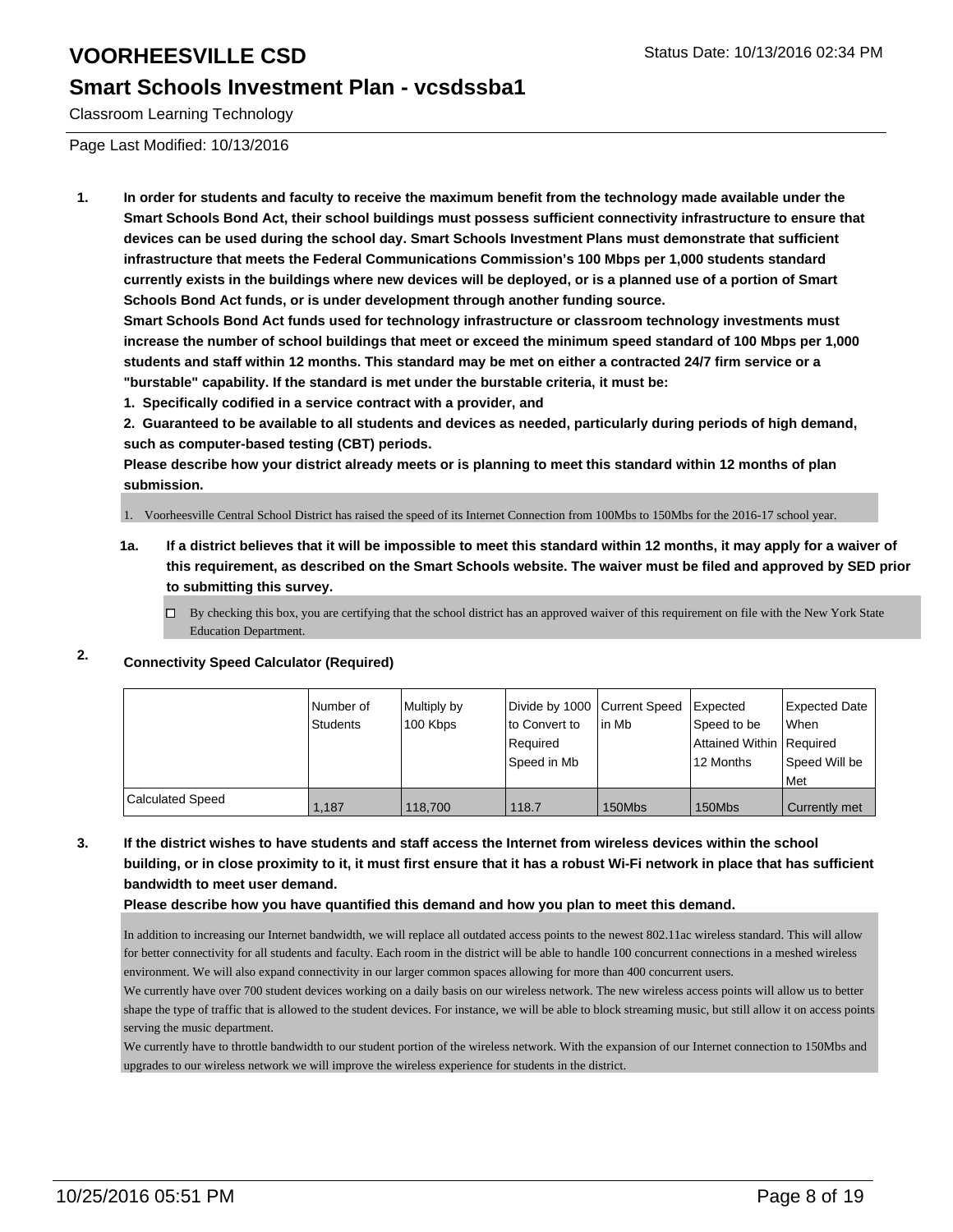#### **Smart Schools Investment Plan - vcsdssba1**

Classroom Learning Technology

Page Last Modified: 10/13/2016

**4. All New York State public school districts are required to complete and submit an Instructional Technology Plan survey to the New York State Education Department in compliance with Section 753 of the Education Law and per Part 100.12 of the Commissioner's Regulations.**

**Districts that include educational technology purchases as part of their Smart Schools Investment Plan must have a submitted and approved Instructional Technology Plan survey on file with the New York State Education Department.**

- By checking this box, you are certifying that the school district has an approved Instructional Technology Plan survey on file with the New York State Education Department.
- **5. Describe the devices you intend to purchase and their compatibility with existing or planned platforms or systems. Specifically address the adequacy of each facility's electrical, HVAC and other infrastructure necessary to install and support the operation of the planned technology.**

Over the past five years technology funding has decreased each year. These funding cuts have not allowed us to continue a regular replacement cycle with our classroom and lab computers. The Smart School Bond act will allow us to replace most of the district's traditional desktops, many of which are over 7 years old.

We currently are a PC based school district, the proposed PC purchases will connect to our Windows 7 network with no issues. We also have invested in over 200 Chromebooks over the past three years. The proposed 220 additional Chromebooks will allow our students much greater access to Google Apps and Google Classroom.

We also would like to purchase Nureva's Span System for our new middle school and high school collaboration spaces (former computer labs). The Nureva Span system allows up to 20 students to work on an interactive wall that is 20 feet long by 6 feet high. Since the interactive wall is cloud based, students can use any device to contribute files and images to the wall. The student can work from an alternative location if need be. We are also purchasing 3D printers for our new STEM initiatives at every building.

Our electrical capacity is adequate in all locations. We have added air conditioning to our Art/Music Lab as of July 2016. All other lab spaces have air conditioning units.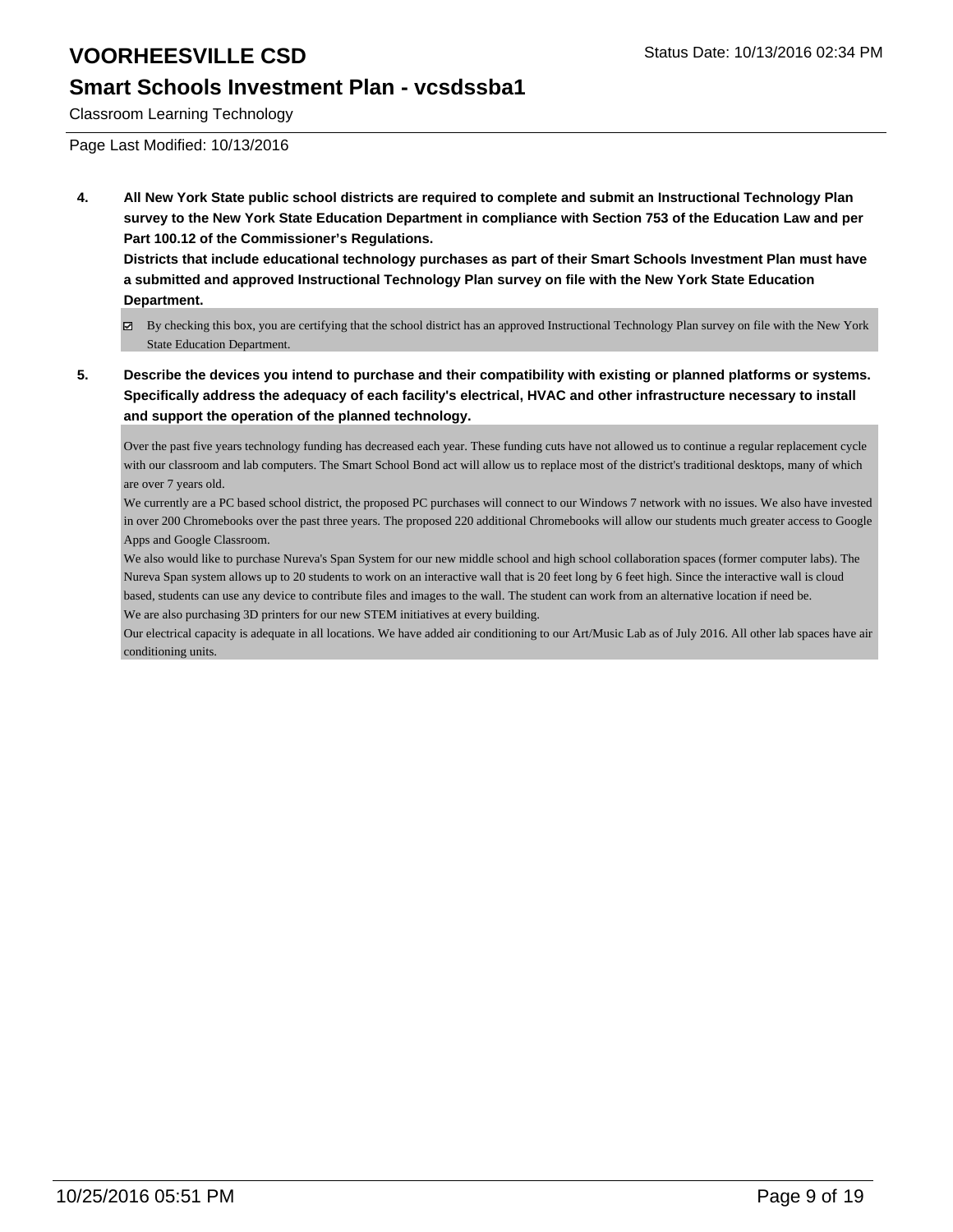#### **Smart Schools Investment Plan - vcsdssba1**

Classroom Learning Technology

Page Last Modified: 10/13/2016

- **6. Describe how the proposed technology purchases will:**
	- **> enhance differentiated instruction;**
	- **> expand student learning inside and outside the classroom;**
	- **> benefit students with disabilities and English language learners; and**
	- **> contribute to the reduction of other learning gaps that have been identified within the district.**

**The expectation is that districts will place a priority on addressing the needs of students who struggle to succeed in a rigorous curriculum. Responses in this section should specifically address this concern and align with the district's Instructional Technology Plan (in particular Question 2 of E. Curriculum and Instruction: "Does the district's instructional technology plan address the needs of students with disabilities to ensure equitable access to instruction, materials and assessments?" and Question 3 of the same section: "Does the district's instructional technology plan address the provision of assistive technology specifically for students with disabilities to ensure access to and participation in the general curriculum?"**

Differentiated instruction tailored to each students' learning, using such technology tools as voice to text and visual learning , levels the playing field for all students including students with disabilities and English language learners. Many of our ELL and students with disabilities use Chromebooks and programs like Read, Write, Web to read information from the Internet to them.

The availability and access to technology will serve to enhance teachers' abilities to differentiate instruction and meet the needs of diverse students. The use of Google Apps for Education in grades 2--12, and the proposed purchase of 220 Chromebooks, will help our district expand learning outside the traditional classroom and traditional school day.

Students who may not have access to technology at home will be able to sign out Chromebooks in their respective library, just as easily as they once signed out books.

Educational technology has been shown to help special needs student populations in many ways. By integrating technology into teachers' instructional strategies, special needs students are likely to become more self- motivated in their learning, exhibit more responsible and mature behavior, and continue their educational careers.

We currently supply laptops to most special education students to allow them access to programs such as Kurzweil 3000, Bookshare and Learning Ally. All three of these programs allow our special needs students to operate in a general education classroom by modifying material presented by the classroom teacher.

Using Google Apps for Education formative assessments are more readily accessible for timely feedback and to inform instructional decisions. Through professional development, teachers will refine their use of these technologies to meet the diverse needs of all students to enhance overall performance and reduce the achievement gap.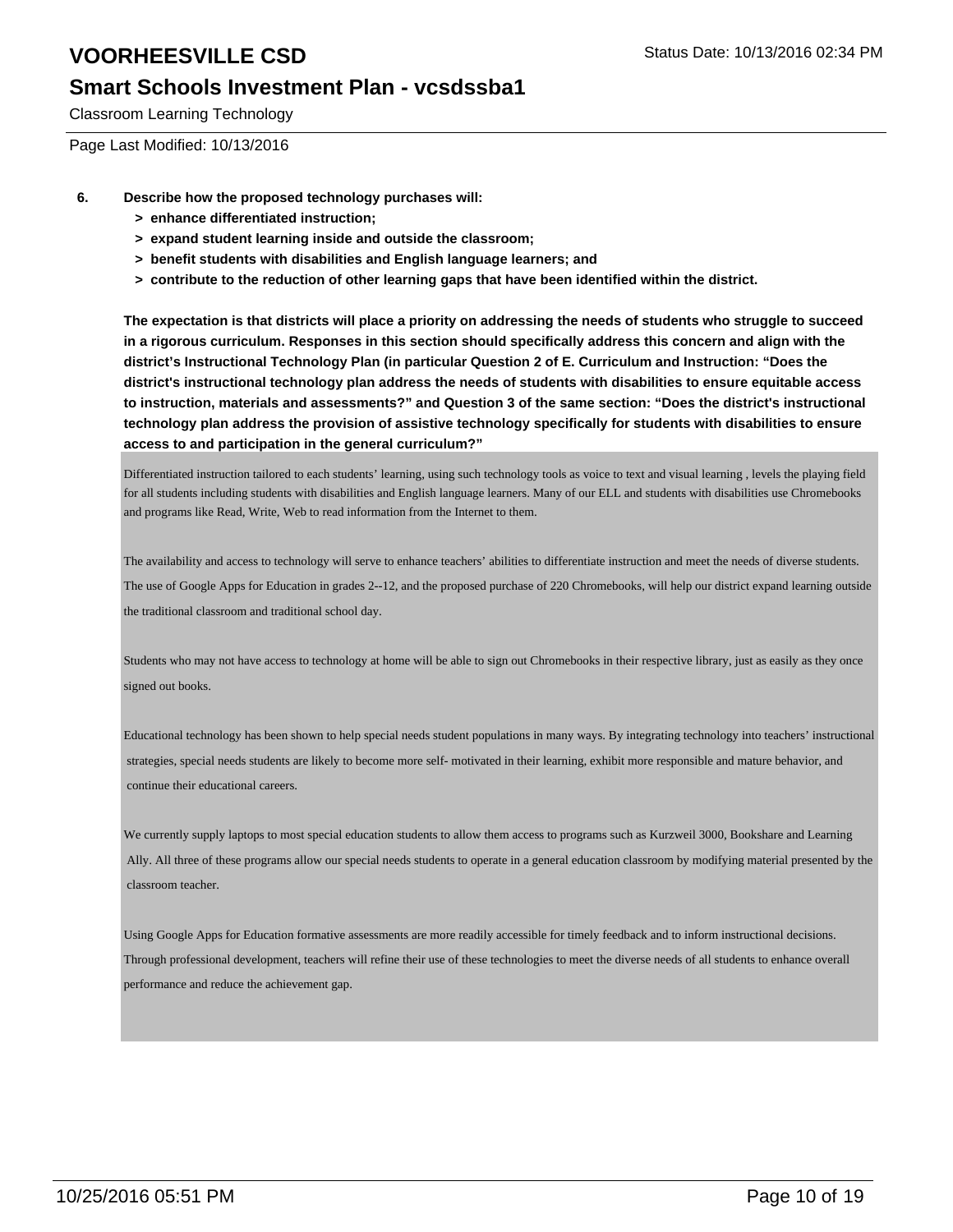### **Smart Schools Investment Plan - vcsdssba1**

Classroom Learning Technology

Page Last Modified: 10/13/2016

**7. Where appropriate, describe how the proposed technology purchases will enhance ongoing communication with parents and other stakeholders and help the district facilitate technology-based regional partnerships, including distance learning and other efforts.**

We currently have a Parent Portal that provides parents with ongoing progress reports. With the purchase of the new computers and Chromebooks, we will implement a new learning management system (LMS) throughout the district. A good LMS improves collaboration, engages students, and allows users to share instructional materials, best practices and more on a local and global scale. Many of our teachers have also begun to use Skype and Google Hangouts to partner with classrooms around the world.

**8. Describe the district's plan to provide professional development to ensure that administrators, teachers and staff can employ the technology purchased to enhance instruction successfully.**

**Note: This response should be aligned and expanded upon in accordance with your district's response to Question 1 of F. Professional Development of your Instructional Technology Plan: "Please provide a summary of professional development offered to teachers and staff, for the time period covered by this plan, to support technology to enhance teaching and learning. Please include topics, audience and method of delivery within your summary."**

It's not enough to fill K-12 classrooms with technology and hope that teachers will embrace the new tools and integrate them into their daily lessons. In fact, if there's one thing that districts have learned during this information age it's this: Without adequate support and motivation educators will retreat to their old ways of teaching. To that end, we have developed a professional model that includes a great deal of variety and flexibility. Below you will find some examples.

Basic Skills Training

 The current teacher population needs additional training on Microsoft Office Products, Google Apps and how to leverage basic online resources. Much of this work is done with the web based Atomic Learning website.

Project Based Curriculum Training

 Examples of this type of training would be "Creating an Historical Newsletter" using an interdisciplinary approach with English and Social Studies or "Creating Internet Resource Sites"

Training by Grade Level or Subject

 For example, all Social Studies teachers or all Special Education could gather for specific curriculum training. This type of situation would encourage the sharing of knowledge and train less computer savvy members of staff in an informal setting and encourage an environment of constant learning. District Staff Training Days

 In addition to the above resources, the district should have one Superintendent's Conference day annually devoted to provide staff with technology learning opportunities.

Technology Mentor Program

 The Technology Mentor program should be developed to identify teachers with advanced technology integration skills and pair them up with other teachers to help show these teachers ways that technology can be successfully integrated into the curriculum. Teachers who would be good models should be provided with the necessary time, support, and equipment to properly mentor their assigned colleagues.

- **9. Districts must contact the SUNY/CUNY teacher preparation program that supplies the largest number of the district's new teachers to request advice on innovative uses and best practices at the intersection of pedagogy and educational technology.**
	- By checking this box, you certify that you have contacted the SUNY/CUNY teacher preparation program that supplies the largest number of your new teachers to request advice on these issues.

#### **9a. Please enter the name of the SUNY or CUNY Institution that you contacted.**

SUNY-Albany

#### **9b. Enter the primary Institution phone number.**

(518) 442-3300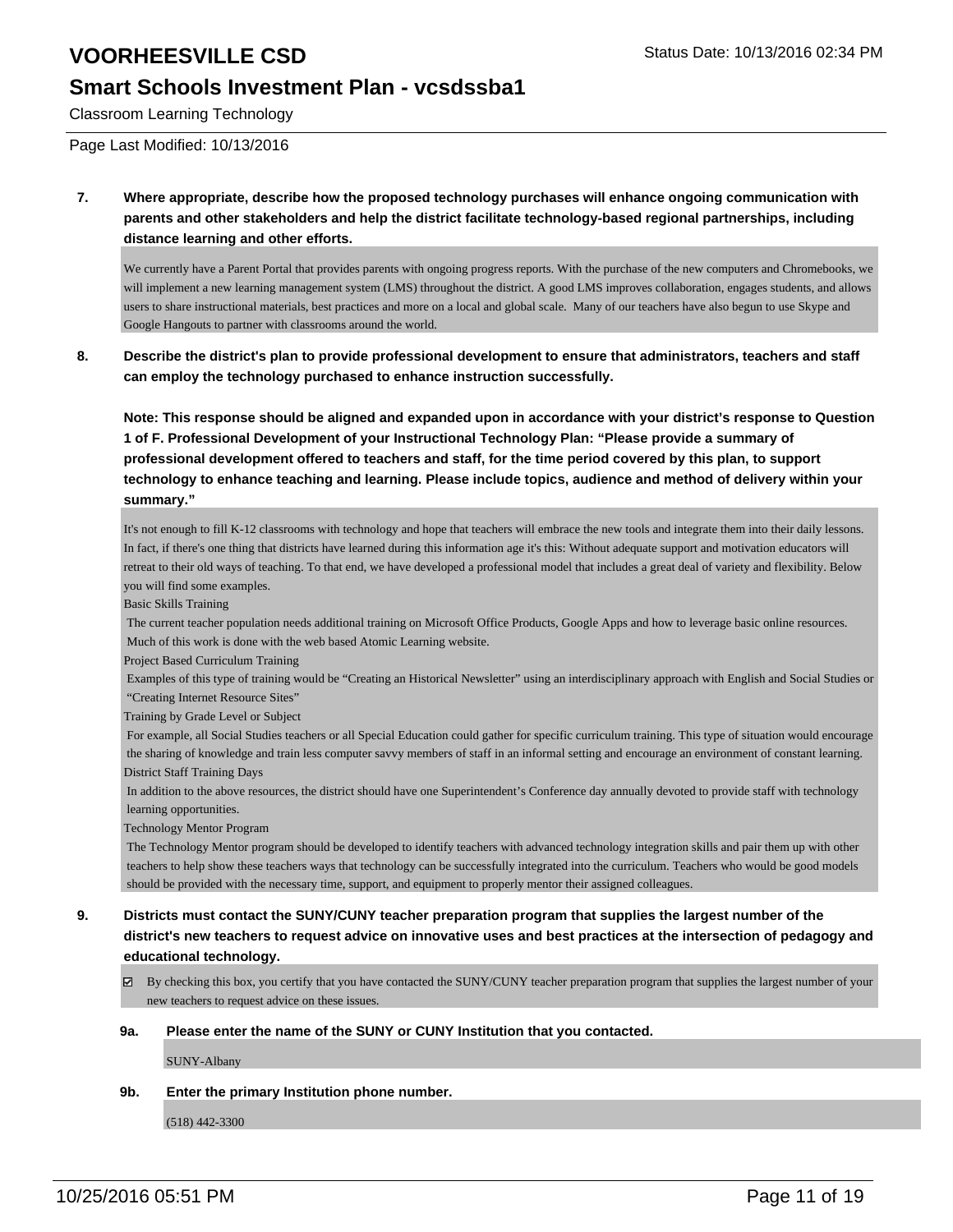#### **Smart Schools Investment Plan - vcsdssba1**

Classroom Learning Technology

Page Last Modified: 10/13/2016

**9c. Enter the name of the contact person with whom you consulted and/or will be collaborating with on innovative uses of technology and best practices.**

Robert Bangert-Drowns

**10. A district whose Smart Schools Investment Plan proposes the purchase of technology devices and other hardware must account for nonpublic schools in the district.**

#### **Are there nonpublic schools within your school district?**

□ Yes

 $\boxtimes$  No

**11. Nonpublic Classroom Technology Loan Calculator**

**The Smart Schools Bond Act provides that any Classroom Learning Technology purchases made using Smart Schools funds shall be lent, upon request, to nonpublic schools in the district. However, no school district shall be required to loan technology in amounts greater than the total obtained and spent on technology pursuant to the Smart Schools Bond Act and the value of such loan may not exceed the total of \$250 multiplied by the nonpublic school enrollment in the base year at the time of enactment. See:**

**http://www.p12.nysed.gov/mgtserv/smart\_schools/docs/Smart\_Schools\_Bond\_Act\_Guidance\_04.27.15\_Final.pdf.**

|                                         | 1. Classroom<br>Technology | 2. Public<br><b>Enrollment</b> | 3. Nonpublic<br>Enrollment                                                                    | l 4. Sum of<br>l Public and | 5. Total Per<br>Pupil Sub- | 6. Total<br>Nonpublic Loan |
|-----------------------------------------|----------------------------|--------------------------------|-----------------------------------------------------------------------------------------------|-----------------------------|----------------------------|----------------------------|
|                                         | Sub-allocation             | $(2014 - 15)$                  | $(2014-15)$                                                                                   | Nonpublic<br>Enrollment     | lallocation                | Amount                     |
| Calculated Nonpublic Loan<br>l Amount i |                            |                                | (No Response)   (No Response)   (No Response)   (No Response)   (No Response)   (No Response) |                             |                            |                            |

**12. To ensure the sustainability of technology purchases made with Smart Schools funds, districts must demonstrate a long-term plan to maintain and replace technology purchases supported by Smart Schools Bond Act funds. This sustainability plan shall demonstrate a district's capacity to support recurring costs of use that are ineligible for Smart Schools Bond Act funding such as device maintenance, technical support, Internet and wireless fees, maintenance of hotspots, staff professional development, building maintenance and the replacement of incidental items. Further, such a sustainability plan shall include a long-term plan for the replacement of purchased devices and equipment at the end of their useful life with other funding sources.**

By checking this box, you certify that the district has a sustainability plan as described above.

**13. Districts must ensure that devices purchased with Smart Schools Bond funds will be distributed, prepared for use, maintained and supported appropriately. Districts must maintain detailed device inventories in accordance with generally accepted accounting principles.**

By checking this box, you certify that the district has a distribution and inventory management plan and system in place.

**14. If you are submitting an allocation for Classroom Learning Technology complete this table. Note that the calculated Total at the bottom of the table must equal the Total allocation for this category that you entered in the SSIP Overview overall budget.**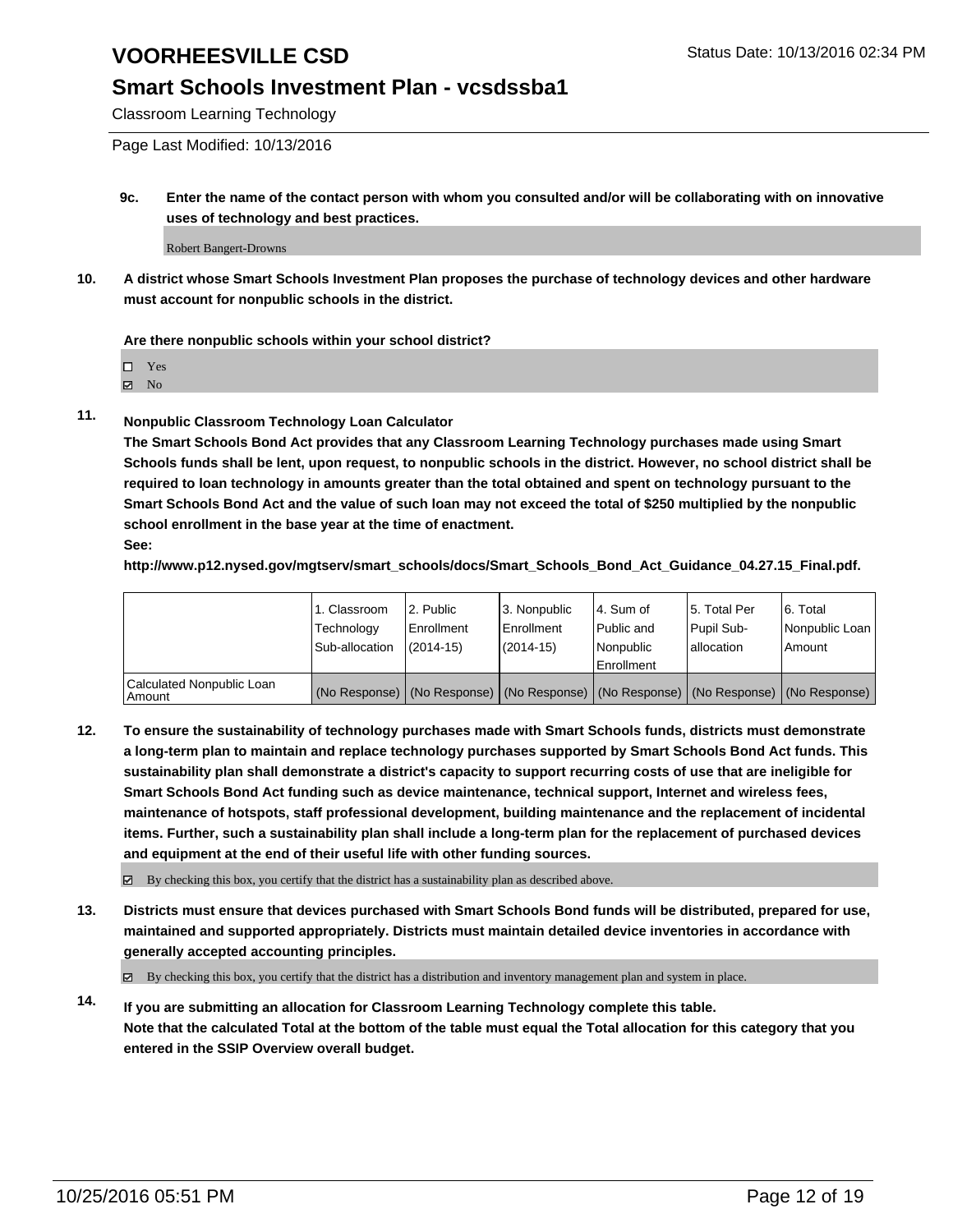#### **Smart Schools Investment Plan - vcsdssba1**

Classroom Learning Technology

Page Last Modified: 10/13/2016

|                          | Sub-Allocation |
|--------------------------|----------------|
| Interactive Whiteboards  | 19,980         |
| <b>Computer Servers</b>  | $\Omega$       |
| <b>Desktop Computers</b> | 117,954        |
| Laptop Computers         | 130,035        |
| <b>Tablet Computers</b>  | (No Response)  |
| <b>Other Costs</b>       | 12,792         |
| Totals:                  | 280,761        |

**15. Please detail the type, quantity, per unit cost and total cost of the eligible items under each sub-category. This is especially important for any expenditures listed under the "Other" category. All expenditures must be capital-bond eligible to be reimbursed through the SSBA. If you have any questions, please contact us directly through smartschools@nysed.gov.**

**Please specify in the "Item to be Purchased" field which specific expenditures and items are planned to meet the district's nonpublic loan requirement, if applicable.**

**NOTE: Wireless Access Points that will be loaned/purchased for nonpublic schools should ONLY be included in this category, not under School Connectivity, where public school districts would list them.**

| Select the allowable expenditure | Item to be Purchased                          | Quantity       | Cost per Item | <b>Total Cost</b> |
|----------------------------------|-----------------------------------------------|----------------|---------------|-------------------|
| type.                            |                                               |                |               |                   |
| Repeat to add another item under |                                               |                |               |                   |
| each type.                       |                                               |                |               |                   |
| Interactive Whiteboards          | Nureva Span (20ft by 6ft) Interactive<br>Wall | 2              | 9,990         | 19,980            |
| <b>Desktop Computers</b>         | Dell Optiplex Desktops                        | 158            | 515           | 81,370            |
| <b>Desktop Computers</b>         | HP Z220 Workstation (for CAD)                 | 8              | 826           | 6,608             |
| <b>Laptop Computers</b>          | Macbook Pro                                   | 4              | 693           | 2,772             |
| <b>Laptop Computers</b>          | Dell Latitude E6520                           | 96             | 519           | 49,824            |
| <b>Laptop Computers</b>          | <b>CTL NL6B Chromebooks</b>                   | 311            | 249           | 77,439            |
| <b>Other Costs</b>               | <b>Chromebooks Carts</b>                      | 6              | 660           | 3,960             |
| <b>Other Costs</b>               | Dremel Idea Builder 3D Printer                | 4              | 999           | 3,996             |
| <b>Other Costs</b>               | MakerBot 2X Desktop 3D Printer                | $\overline{2}$ | 2,418         | 4,836             |
| <b>Desktop Computers</b>         | IMac 21.5 Inch                                | 24             | 1,249         | 29,976            |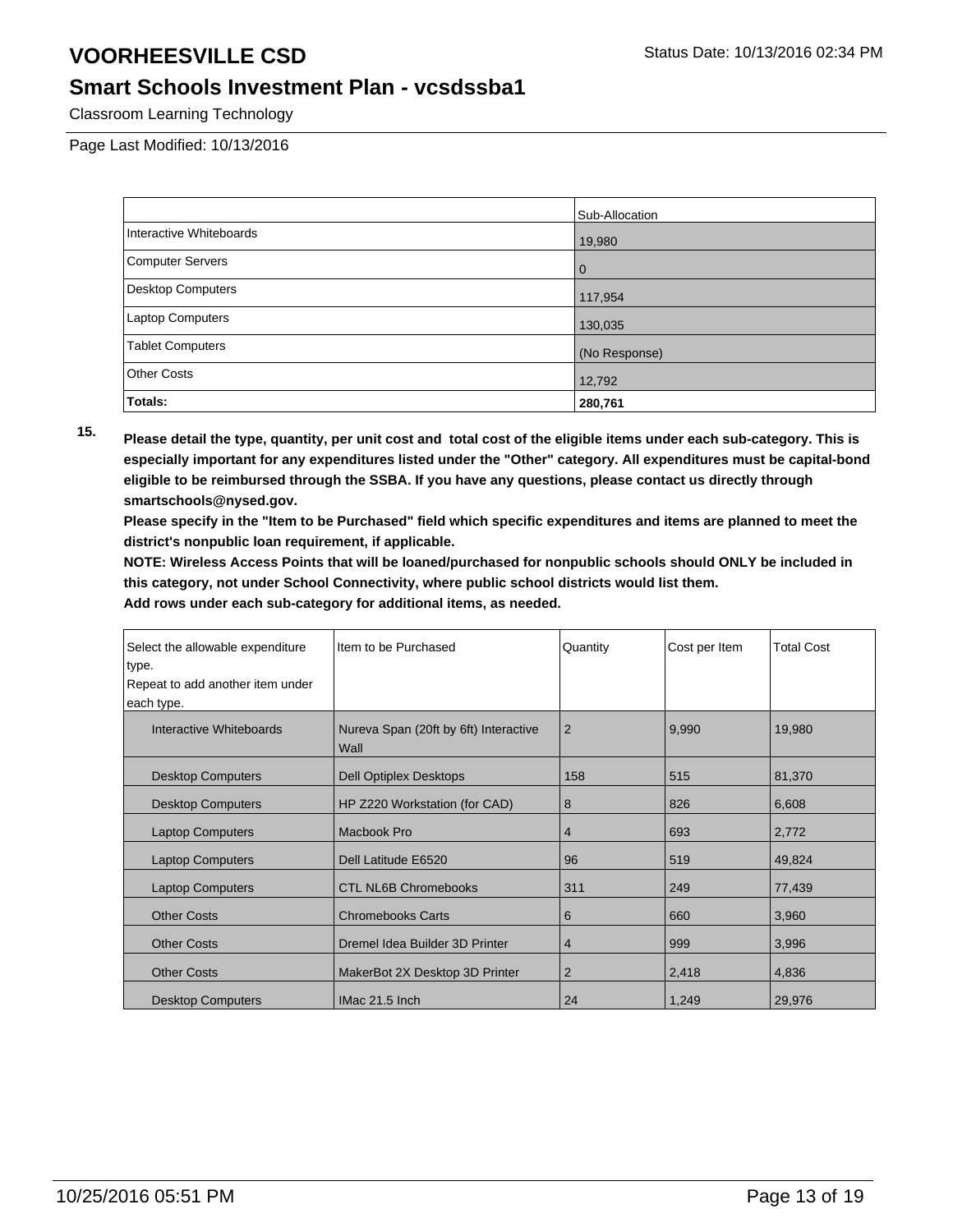### **Smart Schools Investment Plan - vcsdssba1**

Pre-Kindergarten Classrooms

Page Last Modified: 10/03/2016

**1. Provide information regarding how and where the district is currently serving pre-kindergarten students and justify the need for additional space with enrollment projections over 3 years.**

(No Response)

- **2. Describe the district's plan to construct, enhance or modernize education facilities to accommodate prekindergarten programs. Such plans must include:**
	- **Specific descriptions of what the district intends to do to each space;**
	- **An affirmation that pre-kindergarten classrooms will contain a minimum of 900 square feet per classroom;**
	- **The number of classrooms involved;**
	- **The approximate construction costs per classroom; and**
	- **Confirmation that the space is district-owned or has a long-term lease that exceeds the probable useful life of the improvements.**

(No Response)

**3. Smart Schools Bond Act funds may only be used for capital construction costs. Describe the type and amount of additional funds that will be required to support ineligible ongoing costs (e.g. instruction, supplies) associated with any additional pre-kindergarten classrooms that the district plans to add.**

(No Response)

**4. All plans and specifications for the erection, repair, enlargement or remodeling of school buildings in any public school district in the State must be reviewed and approved by the Commissioner. Districts that plan capital projects using their Smart Schools Bond Act funds will undergo a Preliminary Review Process by the Office of Facilities Planning.**

**Please indicate on a separate row each project number given to you by the Office of Facilities Planning.**

| Project Number |  |  |
|----------------|--|--|
| (No Response)  |  |  |

**5. If you have made an allocation for Pre-Kindergarten Classrooms, complete this table.**

**Note that the calculated Total at the bottom of the table must equal the Total allocation for this category that you entered in the SSIP Overview overall budget.**

|                                          | Sub-Allocation |
|------------------------------------------|----------------|
| Construct Pre-K Classrooms               | (No Response)  |
| Enhance/Modernize Educational Facilities | (No Response)  |
| Other Costs                              | (No Response)  |
| <b>Totals:</b>                           |                |

**6. Please detail the type, quantity, per unit cost and total cost of the eligible items under each sub-category. This is especially important for any expenditures listed under the "Other" category. All expenditures must be capital-bond eligible to be reimbursed through the SSBA. If you have any questions, please contact us directly through smartschools@nysed.gov.**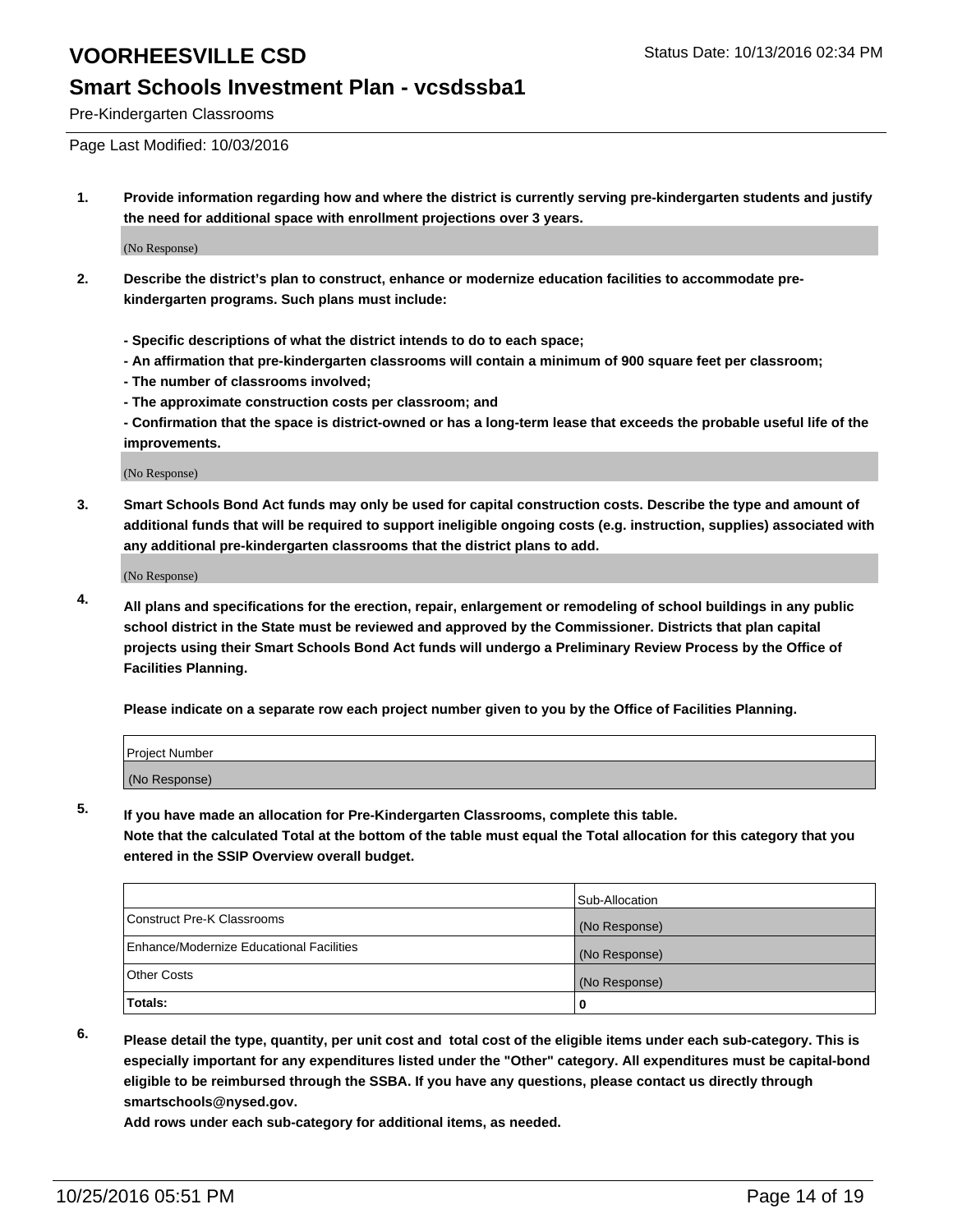## **Smart Schools Investment Plan - vcsdssba1**

Pre-Kindergarten Classrooms

Page Last Modified: 10/03/2016

| Select the allowable expenditure | Item to be purchased | l Quantitv    | Cost per Item | <b>Total Cost</b> |
|----------------------------------|----------------------|---------------|---------------|-------------------|
| type.                            |                      |               |               |                   |
| Repeat to add another item under |                      |               |               |                   |
| each type.                       |                      |               |               |                   |
| (No Response)                    | (No Response)        | (No Response) | (No Response) | (No Response)     |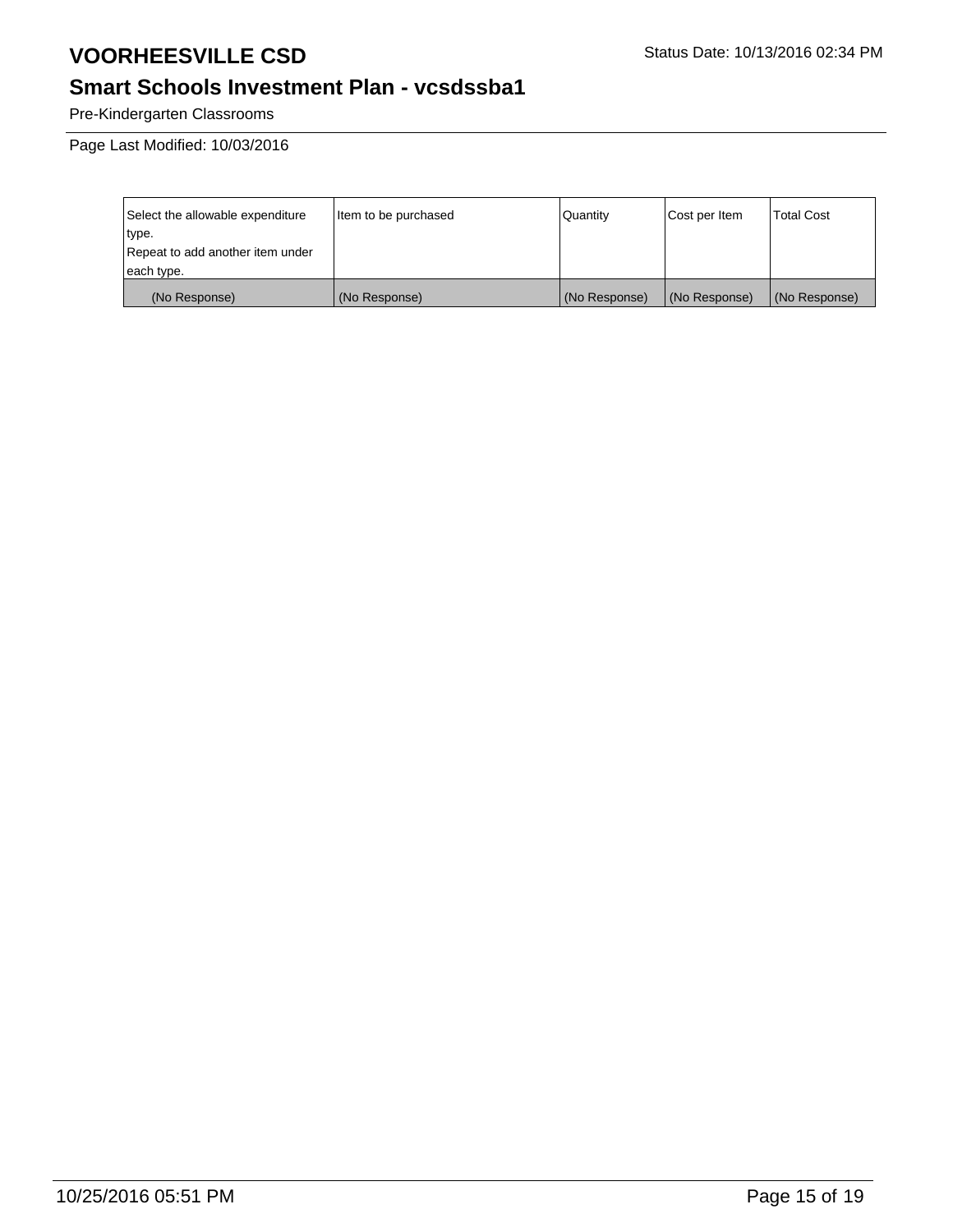#### **Smart Schools Investment Plan - vcsdssba1**

Replace Transportable Classrooms

Page Last Modified: 10/03/2016

**1. Describe the district's plan to construct, enhance or modernize education facilities to provide high-quality instructional space by replacing transportable classrooms.**

(No Response)

**2. All plans and specifications for the erection, repair, enlargement or remodeling of school buildings in any public school district in the State must be reviewed and approved by the Commissioner. Districts that plan capital projects using their Smart Schools Bond Act funds will undergo a Preliminary Review Process by the Office of Facilities Planning.**

**Please indicate on a separate row each project number given to you by the Office of Facilities Planning.**

| Project Number |  |
|----------------|--|
| (No Response)  |  |

**3. For large projects that seek to blend Smart Schools Bond Act dollars with other funds, please note that Smart Schools Bond Act funds can be allocated on a pro rata basis depending on the number of new classrooms built that directly replace transportable classroom units.**

**If a district seeks to blend Smart Schools Bond Act dollars with other funds describe below what other funds are being used and what portion of the money will be Smart Schools Bond Act funds.**

(No Response)

**4. If you have made an allocation for Replace Transportable Classrooms, complete this table. Note that the calculated Total at the bottom of the table must equal the Total allocation for this category that you entered in the SSIP Overview overall budget.**

|                                                | Sub-Allocation |
|------------------------------------------------|----------------|
| Construct New Instructional Space              | (No Response)  |
| Enhance/Modernize Existing Instructional Space | (No Response)  |
| Other Costs                                    | (No Response)  |
| Totals:                                        | 0              |

**5. Please detail the type, quantity, per unit cost and total cost of the eligible items under each sub-category. This is especially important for any expenditures listed under the "Other" category. All expenditures must be capital-bond eligible to be reimbursed through the SSBA. If you have any questions, please contact us directly through smartschools@nysed.gov.**

| Select the allowable expenditure | Item to be purchased | Quantity      | Cost per Item | Total Cost    |
|----------------------------------|----------------------|---------------|---------------|---------------|
| type.                            |                      |               |               |               |
| Repeat to add another item under |                      |               |               |               |
| each type.                       |                      |               |               |               |
| (No Response)                    | (No Response)        | (No Response) | (No Response) | (No Response) |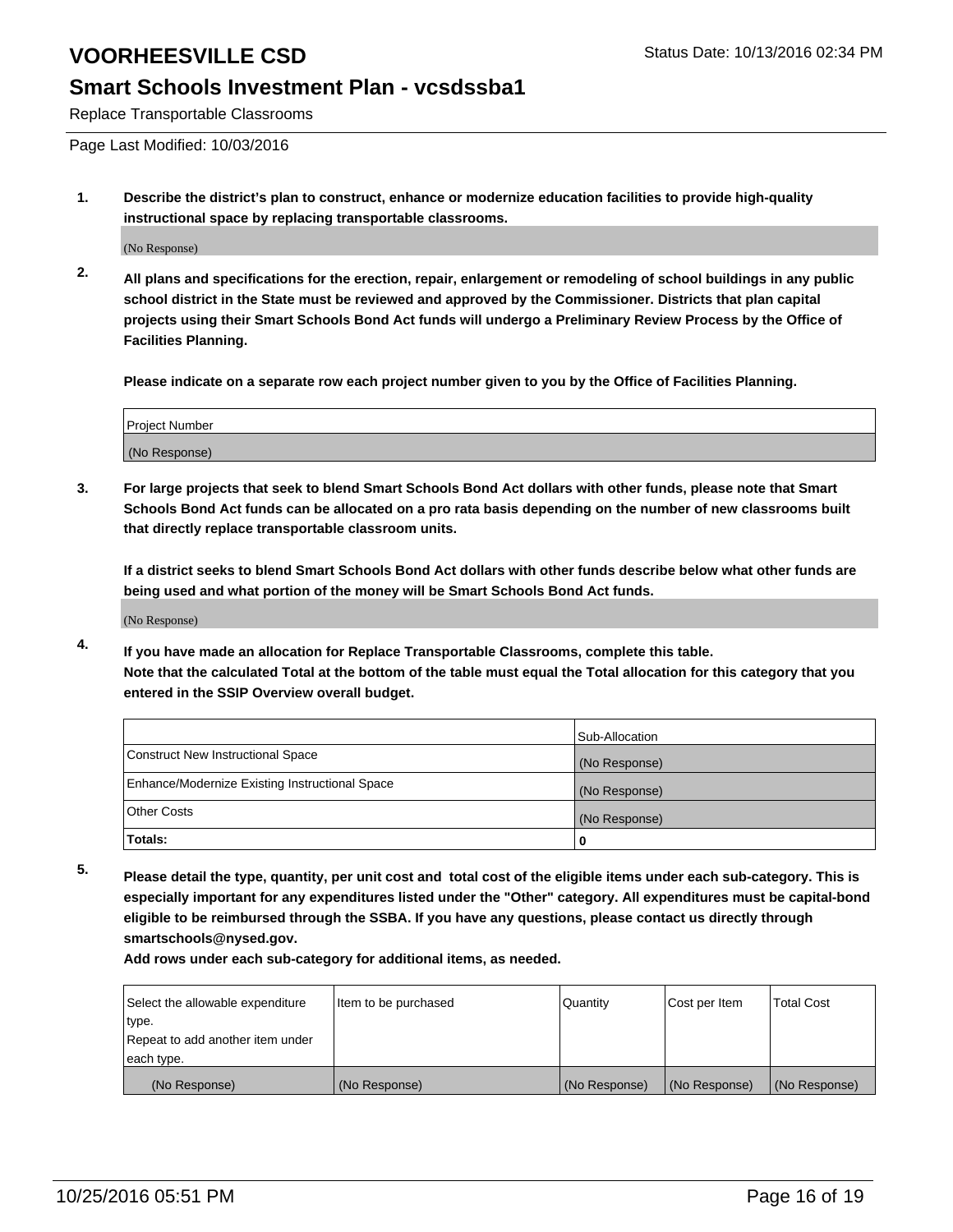### **Smart Schools Investment Plan - vcsdssba1**

High-Tech Security Features

Page Last Modified: 10/03/2016

**1. Describe how you intend to use Smart Schools Bond Act funds to install high-tech security features in school buildings and on school campuses.**

The Voorheesville Central School District intends to install intruder hardware in approximately 125 classrooms on the elementary school and middle school/high school campuses. This hardware would provide a significant upgrade to the current hardware on the doors and would improve security in the event of a lockdown. Currently, teachers must find a key and go outside the room to lock door. The hardware would allow for a simple non key locking system from the inside. Additional security cameras will be purchased and installed at the middle school/high school campus to enhance buidling security.

**2. All plans and specifications for the erection, repair, enlargement or remodeling of school buildings in any public school district in the State must be reviewed and approved by the Commissioner. Districts that plan capital projects using their Smart Schools Bond Act funds will undergo a Preliminary Review Process by the Office of Facilities Planning.** 

**Please indicate on a separate row each project number given to you by the Office of Facilities Planning.**

Project Number 01-10-03-06-7-999-BA1

- **3. Was your project deemed eligible for streamlined Review?**
	- Yes
	- $\square$  No
	- **3a. Districts with streamlined projects must certify that they have reviewed all installations with their licensed architect or engineer of record, and provide that person's name and license number. The licensed professional must review the products and proposed method of installation prior to implementation and review the work during and after completion in order to affirm that the work was code-compliant, if requested.**

By checking this box, you certify that the district has reviewed all installations with a licensed architect or engineer of record.

**4. Include the name and license number of the architect or engineer of record.**

| <i>N</i> ame    | License Number |
|-----------------|----------------|
| Michael Fanning | 18194          |

**5. If you have made an allocation for High-Tech Security Features, complete this table. Note that the calculated Total at the bottom of the table must equal the Total allocation for this category that you entered in the SSIP Overview overall budget.**

|                                                      | Sub-Allocation |
|------------------------------------------------------|----------------|
| Capital-Intensive Security Project (Standard Review) | (No Response)  |
| Electronic Security System                           | 4,410          |
| <b>Entry Control System</b>                          | (No Response)  |
| Approved Door Hardening Project                      | 39,861         |
| Other Costs                                          | (No Response)  |
| Totals:                                              | 44,271         |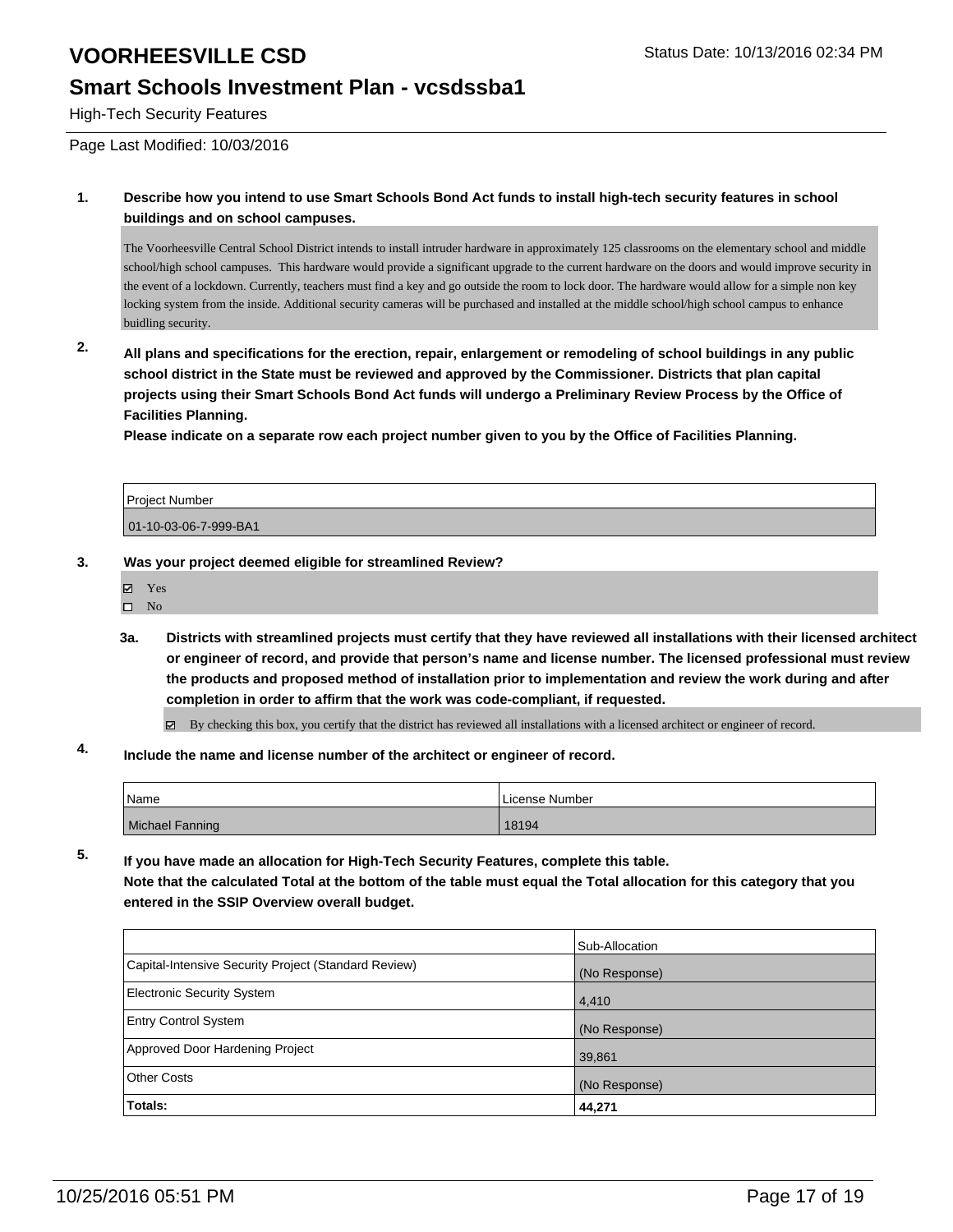### **Smart Schools Investment Plan - vcsdssba1**

High-Tech Security Features

Page Last Modified: 10/03/2016

**6. Please detail the type, quantity, per unit cost and total cost of the eligible items under each sub-category. This is especially important for any expenditures listed under the "Other" category. All expenditures must be capital-bond eligible to be reimbursed through the SSBA. If you have any questions, please contact us directly through smartschools@nysed.gov.**

| Select the allowable expenditure<br>type.<br>Repeat to add another item under<br>each type. | Item to be purchased                               | Quantity | Cost per Item | <b>Total Cost</b> |
|---------------------------------------------------------------------------------------------|----------------------------------------------------|----------|---------------|-------------------|
| Approved Door Hardening<br>Project                                                          | Classroom Intruder Harware Locksets                | 59       | 533           | 31,461            |
| Approved Door Hardening<br>Project                                                          | Labor to install locksets                          |          | 8,400         | 8,400             |
| <b>Electronic Security System</b>                                                           | Security cameras to replace older<br>CCTV cameras. | 30       | 147           | 4,410             |